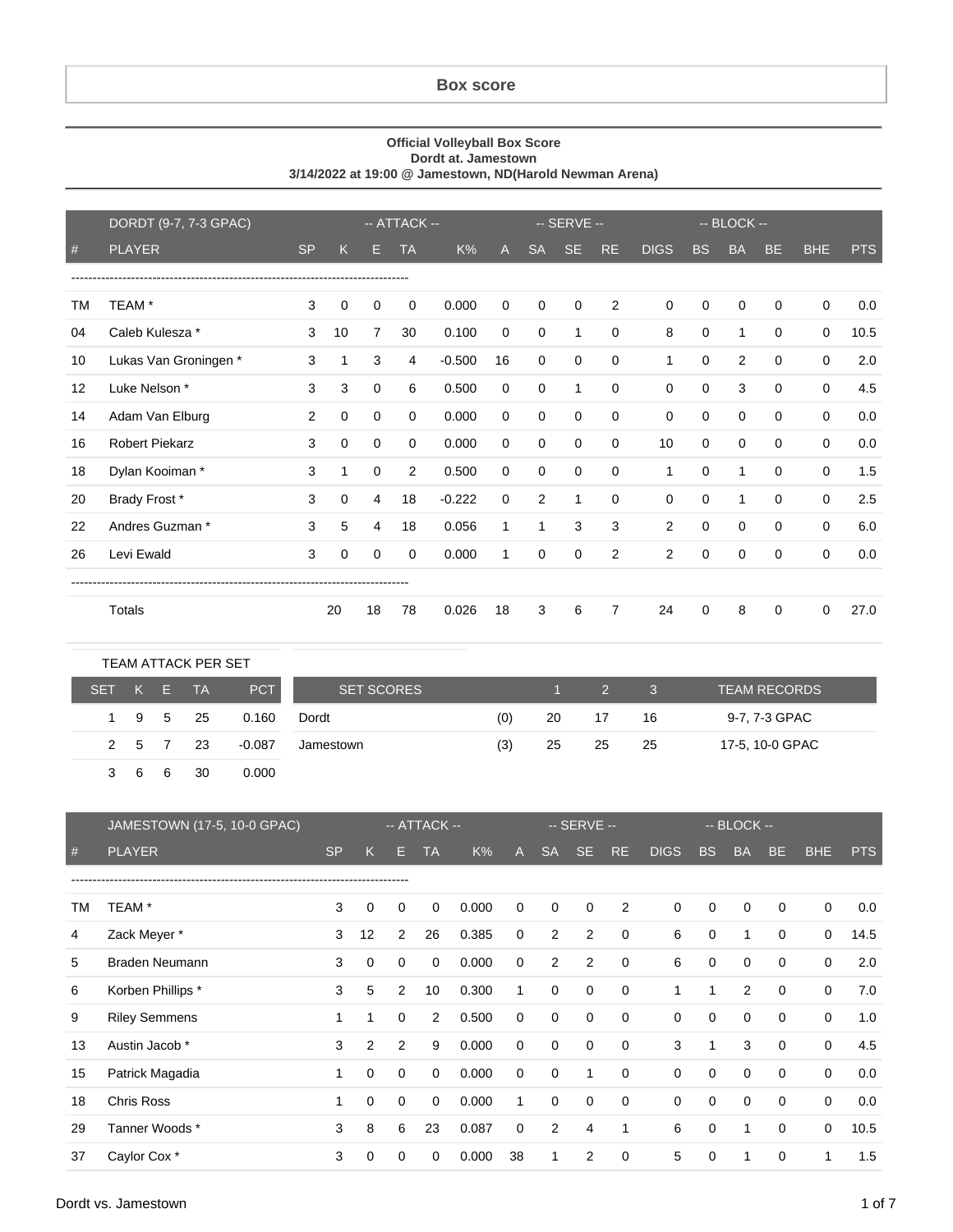| -42 | Samuel Jackman * | 3 |    |  | 16 3 22 0.591 0 0 3 0         |  |  |  | 9 0 2 | $\overline{\mathbf{0}}$ | 0 17.0 |
|-----|------------------|---|----|--|-------------------------------|--|--|--|-------|-------------------------|--------|
|     |                  |   |    |  |                               |  |  |  |       |                         |        |
|     | Totals           |   | 44 |  | 15 92 0.315 40 7 14 3 36 2 10 |  |  |  |       | $\overline{\mathbf{0}}$ | 58.0   |

|         |              | <b>TEAM ATTACK PER SET</b> |            |
|---------|--------------|----------------------------|------------|
| SET K E |              | <b>TA</b>                  | <b>PCT</b> |
|         | 1 17 5       | .31                        | 0.387      |
|         | 2 15 6       | 30                         | 0.300      |
| 3       | $12 \quad 4$ | -31                        | 0.258      |
|         |              |                            |            |

\* = Starter

**Site:** Jamestown, ND (Harold Newman Arena) **Date:** 3/14/2022 **Attend:** 0 **Time:** 01:30 ı **Referees:** ,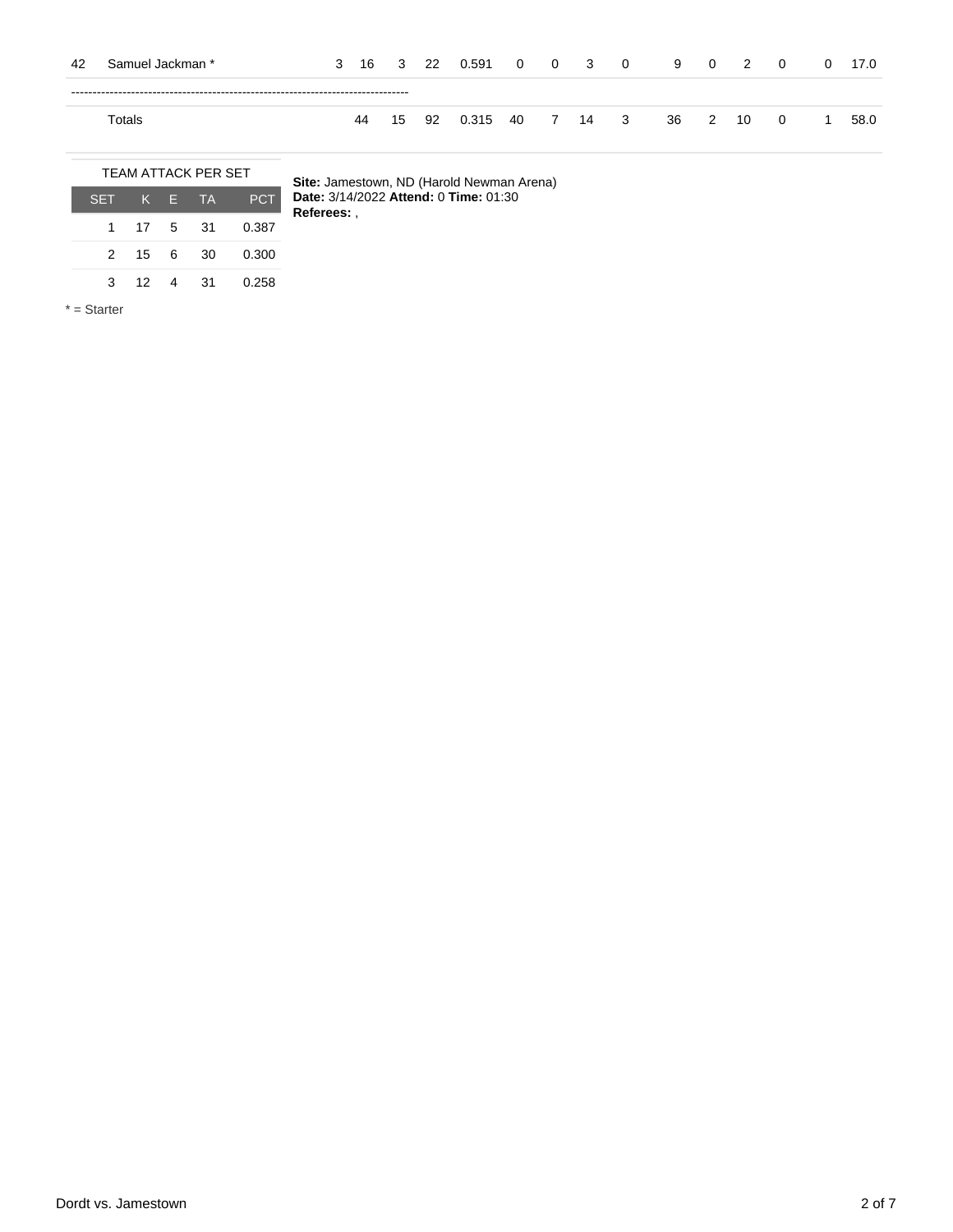## **Play by Play**

| <b>DORDT</b> | $-1ST -$                                                                                                                         | UJ        |
|--------------|----------------------------------------------------------------------------------------------------------------------------------|-----------|
|              | DORDT starters: #10 Lukas Van Groningen;#20 Brady Frost;#18 Dylan Kooiman;#04 Caleb Kulesza;#22 Andres Guzman;#12 Luke<br>Nelson |           |
|              | UJ starters: #29 Tanner WOODS;#13 Austin JACOB;#42 Samuel JACKMAN;#4 Zack MEYER;#6 Korben PHILLIPS;#37 Caylor COX                |           |
|              | UJ sub: #5 Braden NEUMANN                                                                                                        |           |
|              | UJ sub: #16 Robert Piekarz                                                                                                       |           |
|              | [#10 Lukas Van Groningen] Kill by #4 Zack MEYER (from #37 Caylor COX) Point UJ                                                   | $0 - 1$   |
|              | UJ sub: #6 Korben PHILLIPS                                                                                                       |           |
| $1 - 1$      | [#5 Braden NEUMANN] Kill by #22 Andres Guzman (from #10 Lukas Van Groningen) Point DORDT                                         |           |
| $2 - 1$      | [#20 Brady Frost] Attack error by #6 Korben PHILLIPS Point DORDT                                                                 |           |
|              | [#20 Brady Frost] Kill by #6 Korben PHILLIPS (from #37 Caylor COX) Point UJ                                                      | $2 - 2$   |
|              | DORDT sub: #26 Levi Ewald                                                                                                        |           |
|              | [#42 Samuel JACKMAN] Kill by #6 Korben PHILLIPS (from #37 Caylor COX) Point UJ                                                   | 2-3       |
|              | [#42 Samuel JACKMAN] Attack error by #10 Lukas Van Groningen (block by #6 Korben PHILLIPS) Point UJ                              | $2 - 4$   |
| $3 - 4$      | [#42 Samuel JACKMAN] Service error Point DORDT                                                                                   |           |
|              | DORDT sub: #12 Luke Nelson                                                                                                       |           |
|              | [#16 Robert Piekarz] Kill by #4 Zack MEYER (from #37 Caylor COX) Point UJ                                                        | $3 - 5$   |
| 4-5          | [#4 Zack MEYER] Kill by #12 Luke Nelson (from #10 Lukas Van Groningen) Point DORDT                                               |           |
|              | [#04 Caleb Kulesza] Kill by #29 Tanner WOODS (from #37 Caylor COX) Point UJ                                                      | 4-6       |
|              | UJ sub: #13 Austin JACOB                                                                                                         |           |
|              | [#6 Korben PHILLIPS] Kill by #42 Samuel JACKMAN (from #37 Caylor COX) Point UJ                                                   | 4-7       |
|              | [#6 Korben PHILLIPS] Attack error by #22 Andres Guzman (block by #37 Caylor COX; #13 Austin JACOB) Point UJ                      | 4-8       |
| 5-8          | [#6 Korben PHILLIPS] Kill by #22 Andres Guzman (from #10 Lukas Van Groningen) Point DORDT                                        |           |
|              | DORDT sub: #20 Brady Frost                                                                                                       |           |
|              | DORDT sub: #5 Braden NEUMANN                                                                                                     |           |
| 6-8          | [#22 Andres Guzman] Kill by #04 Caleb Kulesza (from #10 Lukas Van Groningen) Point DORDT                                         |           |
| 7-8          | [#22 Andres Guzman] Attack error by #42 Samuel JACKMAN (block by #12 Luke Nelson; #20 Brady Frost) Point DORDT                   |           |
|              | [#22 Andres Guzman] Service error Point UJ                                                                                       | 7-9       |
| $8-9$        | [#37 Caylor COX] Kill by #12 Luke Nelson (from #10 Lukas Van Groningen) Point DORDT                                              |           |
|              | DORDT sub: #18 Dylan Kooiman                                                                                                     |           |
| $9-9$        | [#12 Luke Nelson] Attack error by #13 Austin JACOB Point DORDT                                                                   |           |
|              | [#12 Luke Nelson] Kill by #29 Tanner WOODS (from #37 Caylor COX) Point UJ                                                        | $9 - 10$  |
|              | DORDT sub: #16 Robert Piekarz                                                                                                    |           |
| $10 - 10$    | [#29 Tanner WOODS] Attack error by #42 Samuel JACKMAN Point DORDT                                                                |           |
| $11 - 10$    | [#10 Lukas Van Groningen] Kill by #04 Caleb Kulesza (from #10 Lukas Van Groningen) Point DORDT                                   |           |
|              | [#10 Lukas Van Groningen] Kill by #42 Samuel JACKMAN (from #37 Caylor COX) Point UJ                                              | $11 - 11$ |
|              | UJ sub: #6 Korben PHILLIPS                                                                                                       |           |
|              | [#5 Braden NEUMANN] Kill by #6 Korben PHILLIPS (from #37 Caylor COX) Point UJ                                                    | $11 - 12$ |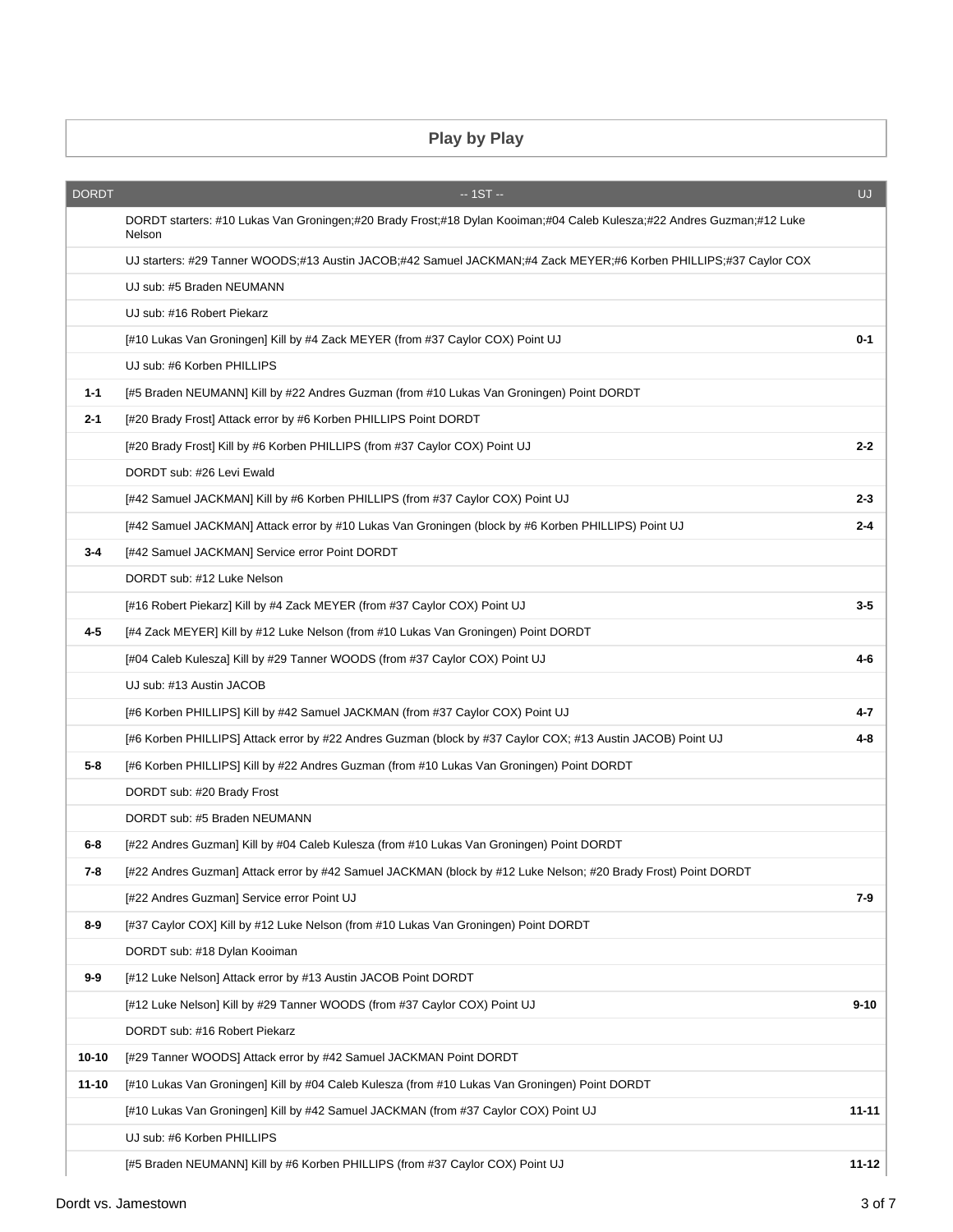|              | [#5 Braden NEUMANN] Kill by #4 Zack MEYER (from #37 Caylor COX) Point UJ                                                         | $11 - 13$ |  |  |  |  |  |  |  |  |
|--------------|----------------------------------------------------------------------------------------------------------------------------------|-----------|--|--|--|--|--|--|--|--|
|              | [#5 Braden NEUMANN] Kill by #4 Zack MEYER Point UJ                                                                               | $11 - 14$ |  |  |  |  |  |  |  |  |
| 12-14        | [#5 Braden NEUMANN] Kill by #04 Caleb Kulesza (from #10 Lukas Van Groningen) Point DORDT                                         |           |  |  |  |  |  |  |  |  |
|              | [#20 Brady Frost] Kill by #4 Zack MEYER (from #37 Caylor COX) Point UJ                                                           | $12 - 15$ |  |  |  |  |  |  |  |  |
|              | DORDT sub: #26 Levi Ewald                                                                                                        |           |  |  |  |  |  |  |  |  |
| 13-15        | [#42 Samuel JACKMAN] Kill by #04 Caleb Kulesza (from #10 Lukas Van Groningen) Point DORDT                                        |           |  |  |  |  |  |  |  |  |
|              | DORDT sub: #12 Luke Nelson                                                                                                       |           |  |  |  |  |  |  |  |  |
| 14-15        | [#16 Robert Piekarz] Attack error by #29 Tanner WOODS Point DORDT                                                                |           |  |  |  |  |  |  |  |  |
|              | [#16 Robert Piekarz] Attack error by #22 Andres Guzman Point UJ                                                                  | 14-16     |  |  |  |  |  |  |  |  |
|              | [#4 Zack MEYER] Attack error by #04 Caleb Kulesza (block by #29 Tanner WOODS; #6 Korben PHILLIPS) Point UJ                       | $14 - 17$ |  |  |  |  |  |  |  |  |
|              | [#4 Zack MEYER] Service ace (#26 Levi Ewald) Point UJ                                                                            | $14 - 18$ |  |  |  |  |  |  |  |  |
| $15 - 18$    | [#4 Zack MEYER] Service error Point DORDT                                                                                        |           |  |  |  |  |  |  |  |  |
|              | [#04 Caleb Kulesza] Kill by #29 Tanner WOODS (from #37 Caylor COX) Point UJ                                                      | $15 - 19$ |  |  |  |  |  |  |  |  |
|              | UJ sub: #13 Austin JACOB                                                                                                         |           |  |  |  |  |  |  |  |  |
| 16-19        | [#37 Caylor COX] Service error Point DORDT                                                                                       |           |  |  |  |  |  |  |  |  |
|              | DORDT sub: #20 Brady Frost                                                                                                       |           |  |  |  |  |  |  |  |  |
|              | DORDT sub: #6 Korben PHILLIPS                                                                                                    |           |  |  |  |  |  |  |  |  |
|              | [#22 Andres Guzman] Service error Point UJ                                                                                       | 16-20     |  |  |  |  |  |  |  |  |
|              | DORDT sub: #14 Adam Van Elburg                                                                                                   |           |  |  |  |  |  |  |  |  |
|              | DORDT sub: #13 Austin JACOB                                                                                                      |           |  |  |  |  |  |  |  |  |
|              | DORDT sub: #5 Braden NEUMANN                                                                                                     |           |  |  |  |  |  |  |  |  |
|              | [#37 Caylor COX] Kill by #29 Tanner WOODS Point UJ                                                                               | 16-21     |  |  |  |  |  |  |  |  |
| 17-21        | [#37 Caylor COX] Service error Point DORDT                                                                                       |           |  |  |  |  |  |  |  |  |
|              | DORDT sub: #18 Dylan Kooiman                                                                                                     |           |  |  |  |  |  |  |  |  |
|              | [#12 Luke Nelson] Kill by #42 Samuel JACKMAN (from #37 Caylor COX) Point UJ                                                      | $17 - 22$ |  |  |  |  |  |  |  |  |
|              | DORDT sub: #22 Andres Guzman                                                                                                     |           |  |  |  |  |  |  |  |  |
|              | DORDT sub: #16 Robert Piekarz                                                                                                    |           |  |  |  |  |  |  |  |  |
| 18-22        | [#29 Tanner WOODS] Service error Point DORDT                                                                                     |           |  |  |  |  |  |  |  |  |
| 19-22        | [#10 Lukas Van Groningen] Kill by #18 Dylan Kooiman Point DORDT                                                                  |           |  |  |  |  |  |  |  |  |
|              | [#10 Lukas Van Groningen] Kill by #42 Samuel JACKMAN (from #37 Caylor COX) Point UJ                                              | 19-23     |  |  |  |  |  |  |  |  |
|              | UJ sub: #6 Korben PHILLIPS                                                                                                       |           |  |  |  |  |  |  |  |  |
|              | [#5 Braden NEUMANN] Attack error by #04 Caleb Kulesza Point UJ                                                                   | 19-24     |  |  |  |  |  |  |  |  |
| 20-24        | [#5 Braden NEUMANN] Service error Point DORDT                                                                                    |           |  |  |  |  |  |  |  |  |
|              | [#20 Brady Frost] Kill by #42 Samuel JACKMAN (from #37 Caylor COX) Point UJ                                                      | $20 - 25$ |  |  |  |  |  |  |  |  |
| <b>DORDT</b> | $-2ND -$                                                                                                                         | UJ        |  |  |  |  |  |  |  |  |
|              | DORDT starters: #10 Lukas Van Groningen;#20 Brady Frost;#18 Dylan Kooiman;#04 Caleb Kulesza;#22 Andres Guzman;#12 Luke<br>Nelson |           |  |  |  |  |  |  |  |  |
|              | UJ starters: #29 Tanner WOODS;#13 Austin JACOB;#42 Samuel JACKMAN;#4 Zack MEYER;#6 Korben PHILLIPS;#37 Caylor COX                |           |  |  |  |  |  |  |  |  |
|              | DORDT sub: #16 Robert Piekarz                                                                                                    |           |  |  |  |  |  |  |  |  |
|              | DORDT sub: #5 Braden NEUMANN                                                                                                     |           |  |  |  |  |  |  |  |  |
|              | [#29 Tanner WOODS] Kill by #4 Zack MEYER (from #37 Caylor COX) Point UJ                                                          | 0-1       |  |  |  |  |  |  |  |  |
|              | [#29 Tanner WOODS] Kill by #4 Zack MEYER (from #37 Caylor COX) Point UJ                                                          | $0 - 2$   |  |  |  |  |  |  |  |  |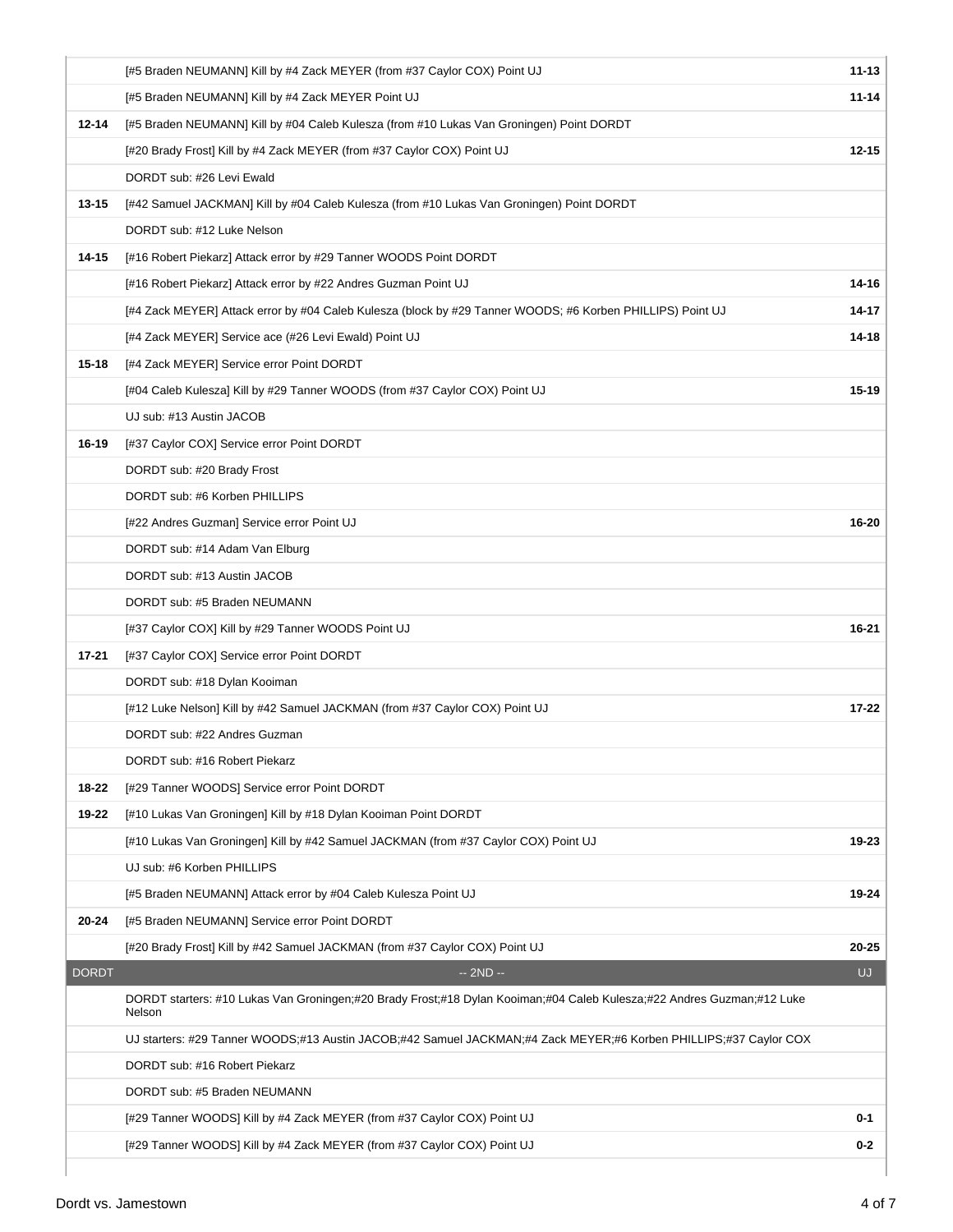| $1 - 2$  | [#29 Tanner WOODS] Service error Point DORDT                                                                        |           |
|----------|---------------------------------------------------------------------------------------------------------------------|-----------|
|          | [#20 Brady Frost] Kill by #4 Zack MEYER (from #37 Caylor COX) Point UJ                                              | $1 - 3$   |
|          | DORDT sub: #26 Levi Ewald                                                                                           |           |
|          | DORDT sub: #6 Korben PHILLIPS                                                                                       |           |
| $2 - 3$  | [#5 Braden NEUMANN] Kill by #04 Caleb Kulesza (from #10 Lukas Van Groningen) Point DORDT                            |           |
|          | DORDT sub: #12 Luke Nelson                                                                                          |           |
| $3 - 3$  | [#16 Robert Piekarz] Attack error by #4 Zack MEYER (block by #04 Caleb Kulesza; #12 Luke Nelson) Point DORDT        |           |
|          | [#16 Robert Piekarz] Kill by #42 Samuel JACKMAN (from #37 Caylor COX) Point UJ                                      | $3 - 4$   |
| $4 - 4$  | [#42 Samuel JACKMAN] Service error Point DORDT                                                                      |           |
|          | [#04 Caleb Kulesza] Kill by #6 Korben PHILLIPS Point UJ                                                             | 4-5       |
|          | [#4 Zack MEYER] Kill by #42 Samuel JACKMAN (from #37 Caylor COX) Point UJ                                           | 4-6       |
| $5-6$    | [#4 Zack MEYER] Service error Point DORDT                                                                           |           |
|          | DORDT sub: #20 Brady Frost                                                                                          |           |
|          | [#22 Andres Guzman] Kill by #29 Tanner WOODS (from #37 Caylor COX) Point UJ                                         | 5-7       |
|          | UJ sub: #13 Austin JACOB                                                                                            |           |
|          | [#6 Korben PHILLIPS] Kill by #29 Tanner WOODS (from #37 Caylor COX) Point UJ                                        | $5 - 8$   |
| $6 - 8$  | [#6 Korben PHILLIPS] Kill by #04 Caleb Kulesza (from #10 Lukas Van Groningen) Point DORDT                           |           |
|          | DORDT sub: #18 Dylan Kooiman                                                                                        |           |
|          | [#12 Luke Nelson] Kill by #13 Austin JACOB (from #37 Caylor COX) Point UJ                                           | $6-9$     |
|          | DORDT sub: #16 Robert Piekarz                                                                                       |           |
|          | [#37 Caylor COX] Attack error by #10 Lukas Van Groningen Point UJ                                                   | $6 - 10$  |
|          | UJ sub: #5 Braden NEUMANN                                                                                           |           |
|          | [#37 Caylor COX] Attack error by #10 Lukas Van Groningen Point UJ                                                   | $6 - 11$  |
| $7 - 11$ | [#37 Caylor COX] Attack error by #29 Tanner WOODS (block by #18 Dylan Kooiman; #10 Lukas Van Groningen) Point DORDT |           |
| 8-11     | [#10 Lukas Van Groningen] Attack error by #29 Tanner WOODS Point DORDT                                              |           |
|          | [#10 Lukas Van Groningen] Kill by #42 Samuel JACKMAN (from #37 Caylor COX) Point UJ                                 | $8 - 12$  |
| $9 - 12$ | [#29 Tanner WOODS] Attack error by #42 Samuel JACKMAN Point DORDT                                                   |           |
| 10-12    | [#20 Brady Frost] Service ace (#TM TEAM) Point DORDT                                                                |           |
|          | [#20 Brady Frost] Attack error by #22 Andres Guzman (block by #42 Samuel JACKMAN; #13 Austin JACOB) Point UJ        | $10 - 13$ |
|          | DORDT sub: #26 Levi Ewald                                                                                           |           |
|          | DORDT sub: #6 Korben PHILLIPS                                                                                       |           |
|          | [#5 Braden NEUMANN] Attack error by #04 Caleb Kulesza Point UJ                                                      | 10-14     |
| 11-14    | [#5 Braden NEUMANN] Service error Point DORDT                                                                       |           |
|          | DORDT sub: #12 Luke Nelson                                                                                          |           |
|          | [#16 Robert Piekarz] Kill by #42 Samuel JACKMAN (from #37 Caylor COX) Point UJ                                      | $11 - 15$ |
| 12-15    | [#42 Samuel JACKMAN] Kill by #10 Lukas Van Groningen (from #22 Andres Guzman) Point DORDT                           |           |
|          | [#04 Caleb Kulesza] Kill by #4 Zack MEYER (from #37 Caylor COX) Point UJ                                            | $12 - 16$ |
| 13-16    | [#4 Zack MEYER] Kill by #04 Caleb Kulesza (from #10 Lukas Van Groningen) Point DORDT                                |           |
|          | DORDT sub: #20 Brady Frost                                                                                          |           |
| 14-16    | [#22 Andres Guzman] Attack error by #29 Tanner WOODS Point DORDT                                                    |           |
| 15-16    | [#22 Andres Guzman] Service ace (#TM TEAM) Point DORDT                                                              |           |
|          | [#22 Andres Guzman] Kill by #29 Tanner WOODS (from #37 Caylor COX) Point UJ                                         | 15-17     |
|          |                                                                                                                     |           |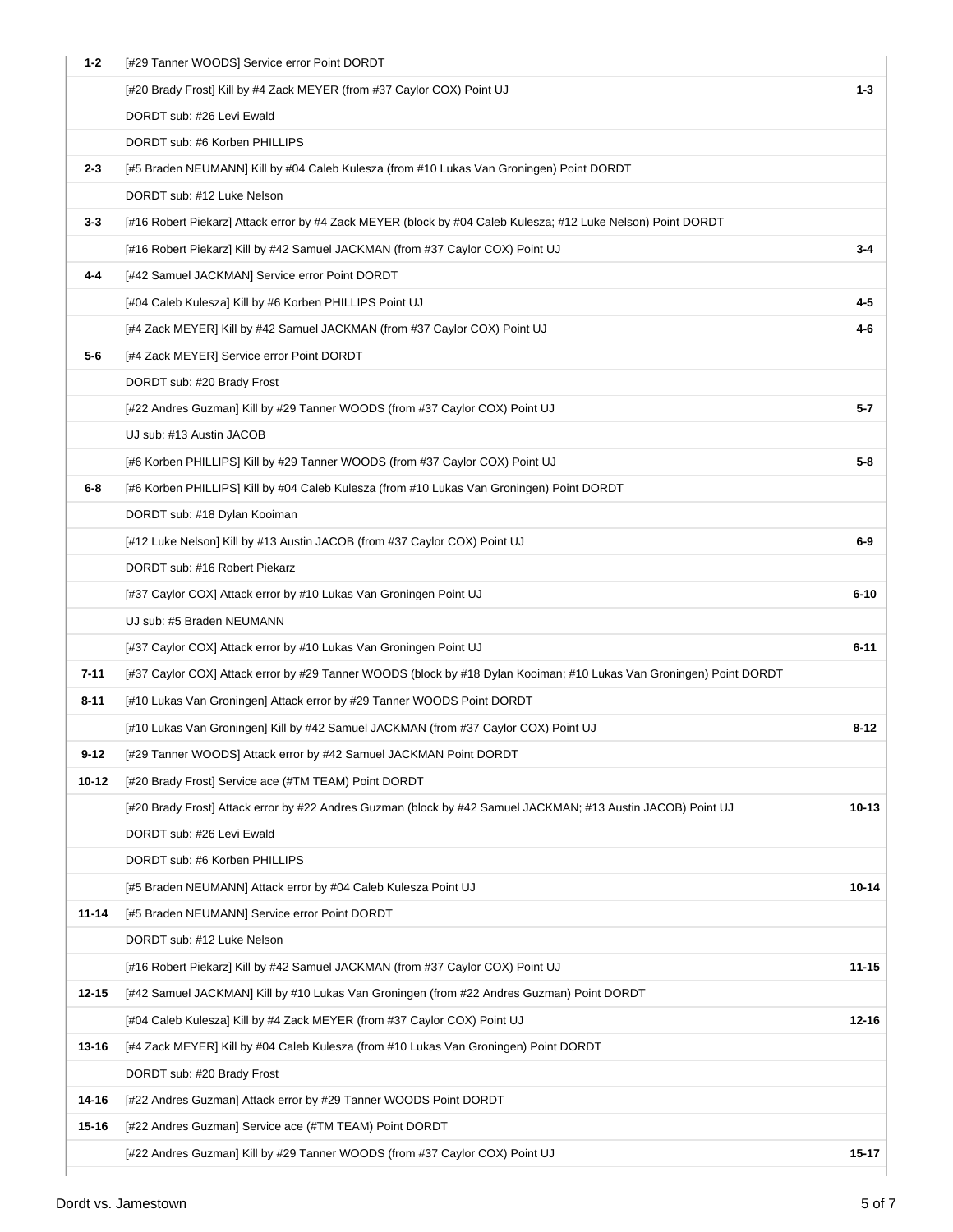|           | UJ sub: #13 Austin JACOB                                                                                                         |           |
|-----------|----------------------------------------------------------------------------------------------------------------------------------|-----------|
| 16-17     | [#6 Korben PHILLIPS] Attack error by #29 Tanner WOODS Point DORDT                                                                |           |
|           | DORDT sub: #18 Dylan Kooiman                                                                                                     |           |
|           | DORDT sub: #5 Braden NEUMANN                                                                                                     |           |
|           | [#12 Luke Nelson] Service error Point UJ                                                                                         | $16 - 18$ |
|           | DORDT sub: #16 Robert Piekarz                                                                                                    |           |
| $17 - 18$ | [#37 Caylor COX] Kill by #04 Caleb Kulesza (from #10 Lukas Van Groningen) Point DORDT                                            |           |
|           | [#10 Lukas Van Groningen] Kill by #13 Austin JACOB (from #37 Caylor COX) Point UJ                                                | $17-19$   |
|           | [#29 Tanner WOODS] Kill by #42 Samuel JACKMAN (from #37 Caylor COX) Point UJ                                                     | 17-20     |
|           | [#29 Tanner WOODS] Attack error by #04 Caleb Kulesza (block by #42 Samuel JACKMAN; #13 Austin JACOB) Point UJ                    | $17 - 21$ |
|           | [#29 Tanner WOODS] Service ace (#22 Andres Guzman) Point UJ                                                                      | $17 - 22$ |
|           | [#29 Tanner WOODS] Service ace (#22 Andres Guzman) Point UJ                                                                      | 17-23     |
|           | [#29 Tanner WOODS] Attack error by #20 Brady Frost Point UJ                                                                      | $17 - 24$ |
|           | [#29 Tanner WOODS] Attack error by #20 Brady Frost (block by #13 Austin JACOB) Point UJ                                          | 17-25     |
| DORDT     | -- 3RD --                                                                                                                        | UJ.       |
|           | DORDT starters: #10 Lukas Van Groningen;#20 Brady Frost;#18 Dylan Kooiman;#04 Caleb Kulesza;#22 Andres Guzman;#12 Luke<br>Nelson |           |
|           | UJ starters: #37 Caylor COX;#29 Tanner WOODS;#13 Austin JACOB;#42 Samuel JACKMAN;#4 Zack MEYER;#6 Korben PHILLIPS                |           |
|           | UJ sub: #5 Braden NEUMANN                                                                                                        |           |
|           | UJ sub: #16 Robert Piekarz                                                                                                       |           |
|           | [#10 Lukas Van Groningen] Kill by #42 Samuel JACKMAN (from #37 Caylor COX) Point UJ                                              | $0 - 1$   |
| $1 - 1$   | [#29 Tanner WOODS] Service error Point DORDT                                                                                     |           |
|           | [#20 Brady Frost] Kill by #42 Samuel JACKMAN (from #37 Caylor COX) Point UJ                                                      | $1 - 2$   |
|           | UJ sub: #6 Korben PHILLIPS                                                                                                       |           |
|           | UJ sub: #26 Levi Ewald                                                                                                           |           |
|           | [#5 Braden NEUMANN] Service ace (#TM TEAM) Point UJ                                                                              | $1 - 3$   |
|           | [#5 Braden NEUMANN] Kill by #29 Tanner WOODS Point UJ                                                                            | 1-4       |
|           | [#5 Braden NEUMANN] Service ace (#TM TEAM) Point UJ                                                                              | $1 - 5$   |
| $2 - 5$   | [#5 Braden NEUMANN] Kill by #04 Caleb Kulesza (from #10 Lukas Van Groningen) Point DORDT                                         |           |
|           | DORDT sub: #12 Luke Nelson                                                                                                       |           |
| $3-5$     | [#16 Robert Piekarz] Kill by #22 Andres Guzman Point DORDT                                                                       |           |
|           | [#16 Robert Piekarz] Attack error by #22 Andres Guzman Point UJ                                                                  | $3-6$     |
| 4-6       | [#42 Samuel JACKMAN] Service error Point DORDT                                                                                   |           |
| 5-6       | [#04 Caleb Kulesza] Attack error by #6 Korben PHILLIPS Point DORDT                                                               |           |
|           | [#04 Caleb Kulesza] Service error Point UJ                                                                                       | 5-7       |
| $6-7$     | [#4 Zack MEYER] Kill by #22 Andres Guzman (from #10 Lukas Van Groningen) Point DORDT                                             |           |
|           | DORDT sub: #20 Brady Frost                                                                                                       |           |
|           | [#22 Andres Guzman] Kill by #6 Korben PHILLIPS (from #37 Caylor COX) Point UJ                                                    | 6-8       |
|           | UJ sub: #13 Austin JACOB                                                                                                         |           |
|           | [#6 Korben PHILLIPS] Kill by #42 Samuel JACKMAN (from #6 Korben PHILLIPS) Point UJ                                               | $6-9$     |
|           | [#6 Korben PHILLIPS] Kill by #4 Zack MEYER (from #37 Caylor COX) Point UJ                                                        | $6 - 10$  |
|           | [#6 Korben PHILLIPS] Kill by #4 Zack MEYER (from #37 Caylor COX) Point UJ                                                        | $6 - 11$  |
| $7 - 11$  | [#6 Korben PHILLIPS] Attack error by #4 Zack MEYER Point DORDT                                                                   |           |